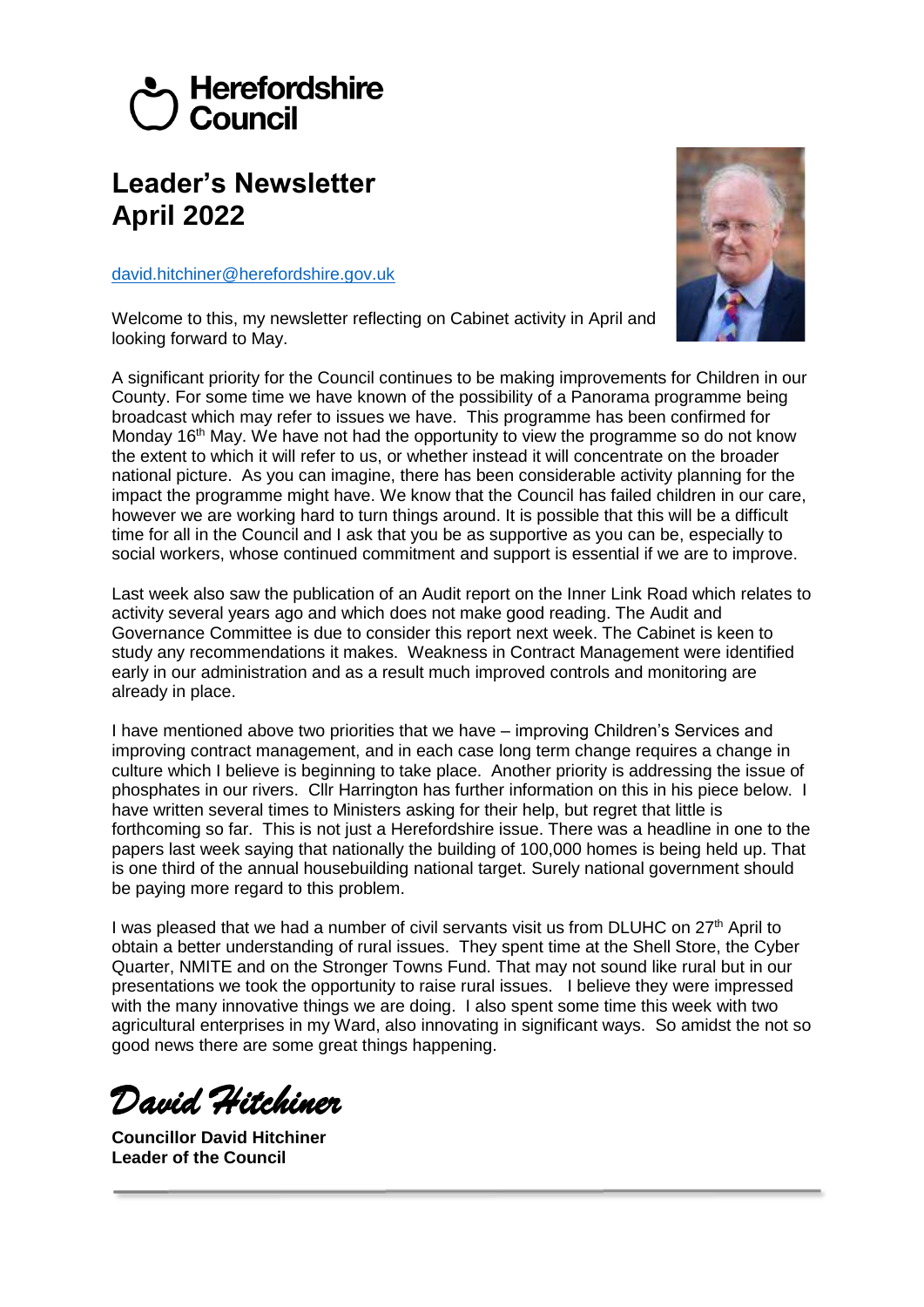# **Children and families – Cllr Diana Toynbee**

#### **Corporate Parenting**

Our 'new look' streamlined corporate parenting board met for the first time last week. The LGA facilitated a discussion about our purpose and direction, and will be providing ongoing support to ensure we're as effective as possible.



Meetings are going to be themed, and the group of members from each political group are:

- Corporate Parents & Safeguarding Diana Toynbee
- Health, well-being, emotional support Helen l'Anson
- Education and training Kath Hey
- Participation and voice of young people Felicity Norman
- Work opportunities and life skills Sebastian Bowen
- Housing and accommodation Polly Andrews

The operational corporate parenting group has also been set up, made up of children's services and partner agencies. It will meet monthly with the purpose of driving our corporate parenting action plan.

#### **National developments in Education**

As you know, the Education White Paper was published in March. We wait for more detail, but it will for certain have implications for the relationship between the council and our local schools.

Some key points are that ministers have set targets for higher grades at GCSE, better SATs scores, and revised behaviour guidance. The government is insisting that every school is in or on its way into a multi-academy trust by 2030, and local authorities can establish MATs. It also includes a new "Parent Pledge" that any child who falls behind in English and maths will get the support they need to get back on track, and sets the expectation that mainstream state schools will remain open for at least 32.5 hours per week.

We are organising a conference for school leaders on 14 June which will be an opportunity for discussing this.

#### **Children from Ukraine**

Herefordshire is gearing up to take up to 300 Ukrainian residents, some of whom are of school age (around 120). The funding is still unclear from government, but we are supporting schools with this and are organising a webinar for schools welcoming Ukrainian children.

# **Health and Adult Wellbeing – Cllr Pauline Crockett**

#### **Ukraine response**

Herefordshire council has continued to support the fantastic response by local communities to the continuing situation in Ukraine. The generosity of local people as led to a huge quantity of essential supplies being transported directly to Ukraine from Hereford. 100 local households have



been confirmed as sponsors of a total of 300 Ukrainian guests so far and the council is working with local public sector and voluntary and community partners to ensure both guests and sponsors are supported. A number of families have also arrived locally under the Family Visa scheme. Support is wide ranging, encompassing housing, safeguarding, schools admissions, health and wellbeing support.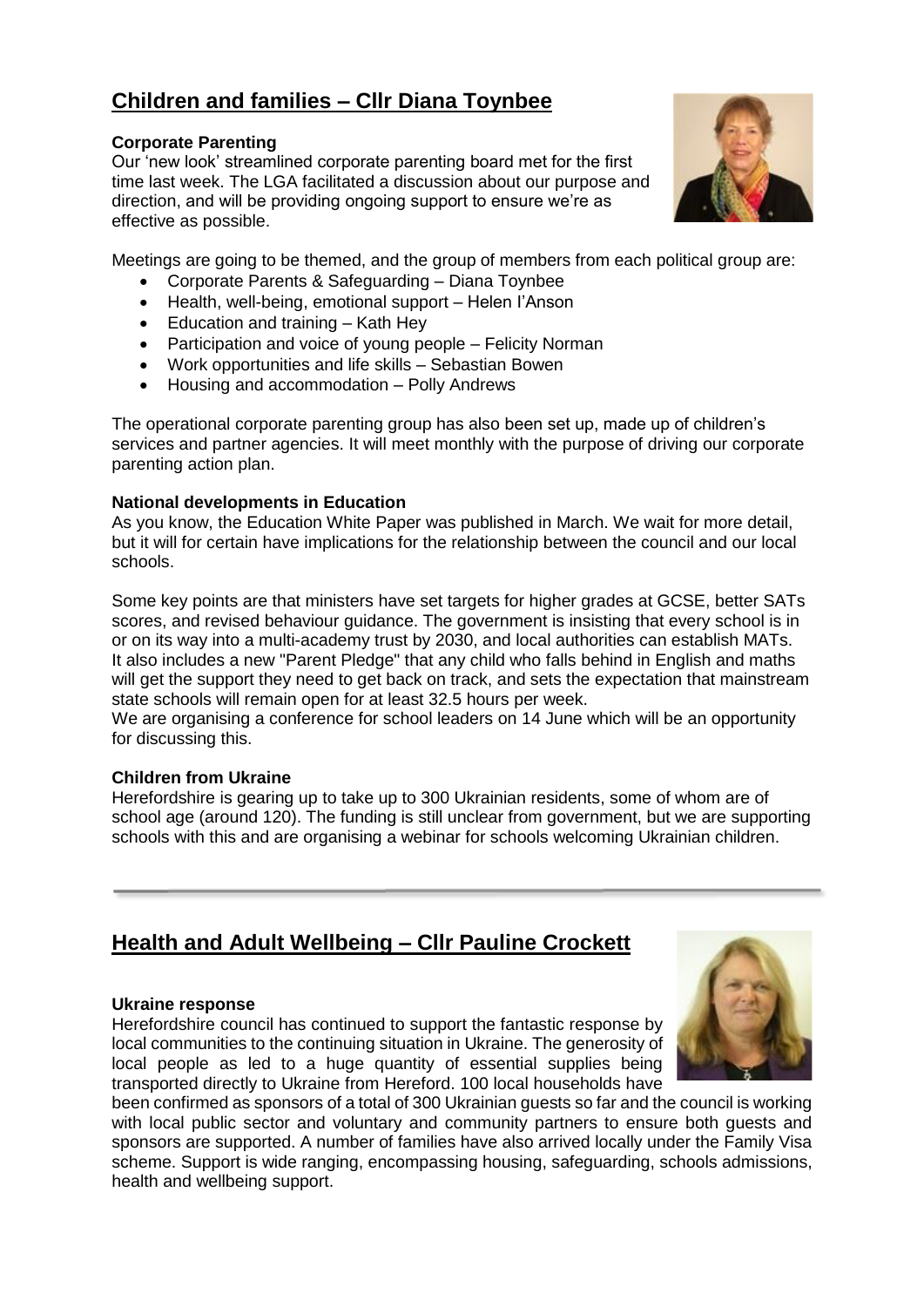#### **Herefordshire Cares**

Herefordshire Cares supported the Herefordshire Networking Event & Jobs Fair at the Shell Store - Rotherwas, yesterday. A great opportunity to network with other employers, promote the Herefordshire Cares brand, signpost potential recruits to employment opportunities and current vacancies and most importantly to raise the profile of a career in care from being the person who makes a difference to someone's day to the behind the scenes organisation in care administration and management.

#### **Herefordshire Physical Activity Strategy**

In March, the Health &Wellbeing Board approved our local physical activity strategy. The strategy will support cross-departmental working and closer, wider collaborative working around physical activity. A steering group led by public health will bring together partners and colleagues from a variety of local organisations and local authority departments. Some of the first actions from the strategy include 'creating a multi-agency steering group and developing a physical activity communications plan'. The action plan will further evolve over the coming months.

The full strategy will be hosted [here](https://www.herefordshire.gov.uk/directory/9/council-policies-strategies-and-procedures/category/75)

#### **Herefordshire Healthy mums**

"Healthy Mums" new courses are starting across the county during May. Healthy Mums is a community weight management programme for mums: it includes nutritional advice and physical activity each week for 12 weeks to support an active, healthy family lifestyle. Children are welcome to attend and join in activities. Please do promote this amongst your networks.

More information on the groups can be found [here](https://www.talkcommunitydirectory.org/directory-search/services/?id=e1ddd068-c1c5-45a6-90e2-adaa011c909f)

#### **Sustainable Food Places**

Following the support received at the Health & Wellbeing Board in December, our Sustainable Food Places programme of work continues to progress, led by our local multiagency Food Alliance. We aim to apply for bronze award status later in the year. Some of our latest developments include; the development of a local food charter; the continued expansion in our Food Alliance membership; delivering actions within the Zero Carbon and Nature Rich county plan; and submitting a funding bid to the Dixon Foundation in collaboration with colleagues across the Marches area to implement dynamic food procurement.

For more information contact: [kristan.pritchard@herefordshire.gov.uk](mailto:kristan.pritchard@herefordshire.gov.uk)

# **Finance, Corporate & Planning– Cllr Liz Harvey**

#### **Website snippets:**





#### **Herefordshire Now**

Herefordshire Now is arriving through residents letterboxes this week. To see the online version visit [www.herefordshire.gov.uk/herefordshirenow](http://www.herefordshire.gov.uk/herefordshirenow)

Some great articles including how council Tax is spent, Climate assembly and the new Getting it right recycling and reducing waste campaign, investment in Herefordshire, scam info and a cut out and keep recycling guide.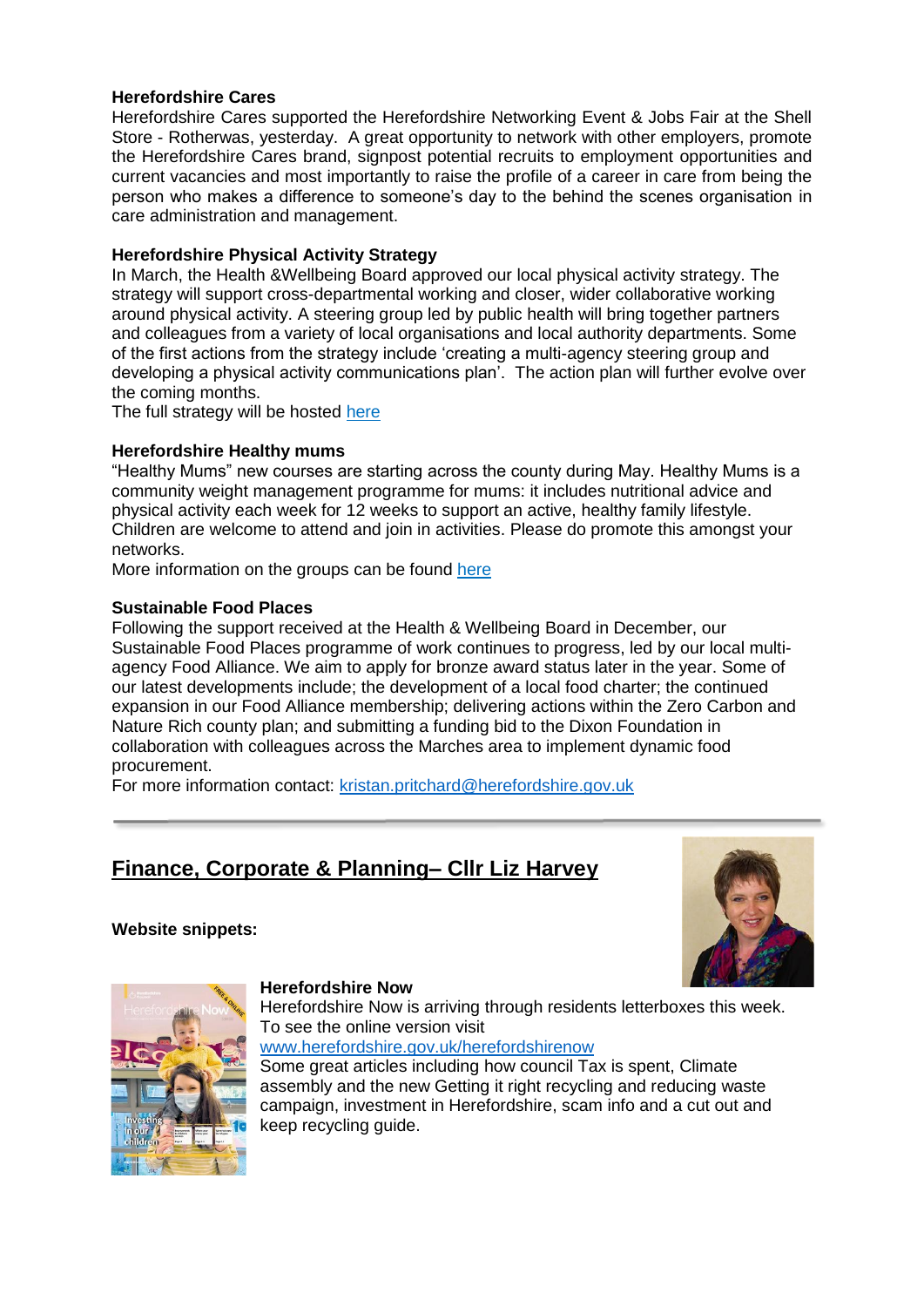

#### Events confirmed so far at:

[Leintwardine Community Centre,](https://goo.gl/maps/dhVuZwV4VidqZU4u7) Saturday May 21, 11am to 3pm [Leominster Community Centre,](https://goo.gl/maps/agsTHrSt3oCNjgbx5) Saturday July 2, 11am to 3pm [The Hub @ St Peter's \(Peterchurch\),](https://goo.gl/maps/mntQMPdS9CKoJh4s8) Saturday July 23, 11am to 3pm Visit the [Herefordshire Hoard site](http://www.herefordshirehoard.org/) to discover more about the story behind this fascinating treasure trove - and how you can help bring it home to Herefordshire.

Fundraising is progressing with the current total from public

more about life as a Viking, and take part in hands on activities. There will also be a pop up display giving more

Come and meet costumed reenactors who will be on hand to tell you

information about the hoard and how you can help bring it home to

#### **Business Briefings**

The next round of face to face meetings in the market towns will be starting in May. Please find the dates and links to booking below:

[Ledbury 21 June 5pm to 6pm](https://www.eventbrite.co.uk/e/ledbury-business-summit-tickets-309257626887?aff=erelpanelorg) Leominster 7 [June 5pm to 6pm](https://www.eventbrite.co.uk/e/leominster-business-summit-tickets-311022425447?aff=erelpanelorg) Bromyard 14 [June 5.30pm to 6.30pm](https://www.eventbrite.co.uk/e/bromyard-business-summit-tickets-311023127547) Ross on Wye 28 [June 5pm to 6pm](http://https/www.eventbrite.co.uk/e/ross-on-wye-business-summit-tickets-311023749407) (to be changed to 20 July)

# ne to the C

### **Housing, Regulatory Services and Community – Cllr Ange Tyler**

**Herefordshire Hoard**

Herefordshire.

donations around £7k (total is 20k) There are some new events coming up



#### **Housing Delivery in the County 21/22**

248 additional dwellings were delivered in the County last year providing much needed affordable housing. There was a mixture of bed size and

tenures catering for all needs in the County with a small number delivered as supported accommodation. And over 60 homes delivered in rural areas. Click the links for more information including the completed breakdown on properties: [Herefordshire Affordable housing delivered in 2021-22](https://www.herefordshire.gov.uk/downloads/file/22397/affordable-housing-delivered-2021-22)  Affordable housing – [Herefordshire Council](https://www.herefordshire.gov.uk/housing-3/affordable-housing/3)

#### **Trauma Informed Training Program for Herefordshire**

Herefordshire Council has secured funding from Department of Levelling Up, Housing and Communities to deliver a multi-agency Trauma Informed Training Program across the county. The training is CPD accredited and being delivered by The Nelson Trust and is free for anyone to attend.

#### This training is over two days:

Day One – Trauma Informed Approaches to working with people – what is trauma, recognising it, how it affects people, cumulative effect of trauma and how to work with people affected by trauma.

Day Two – Well Being, Resilience and Self-Care – helping people who work in an environment where they see trauma or work with people affected by trauma to develop the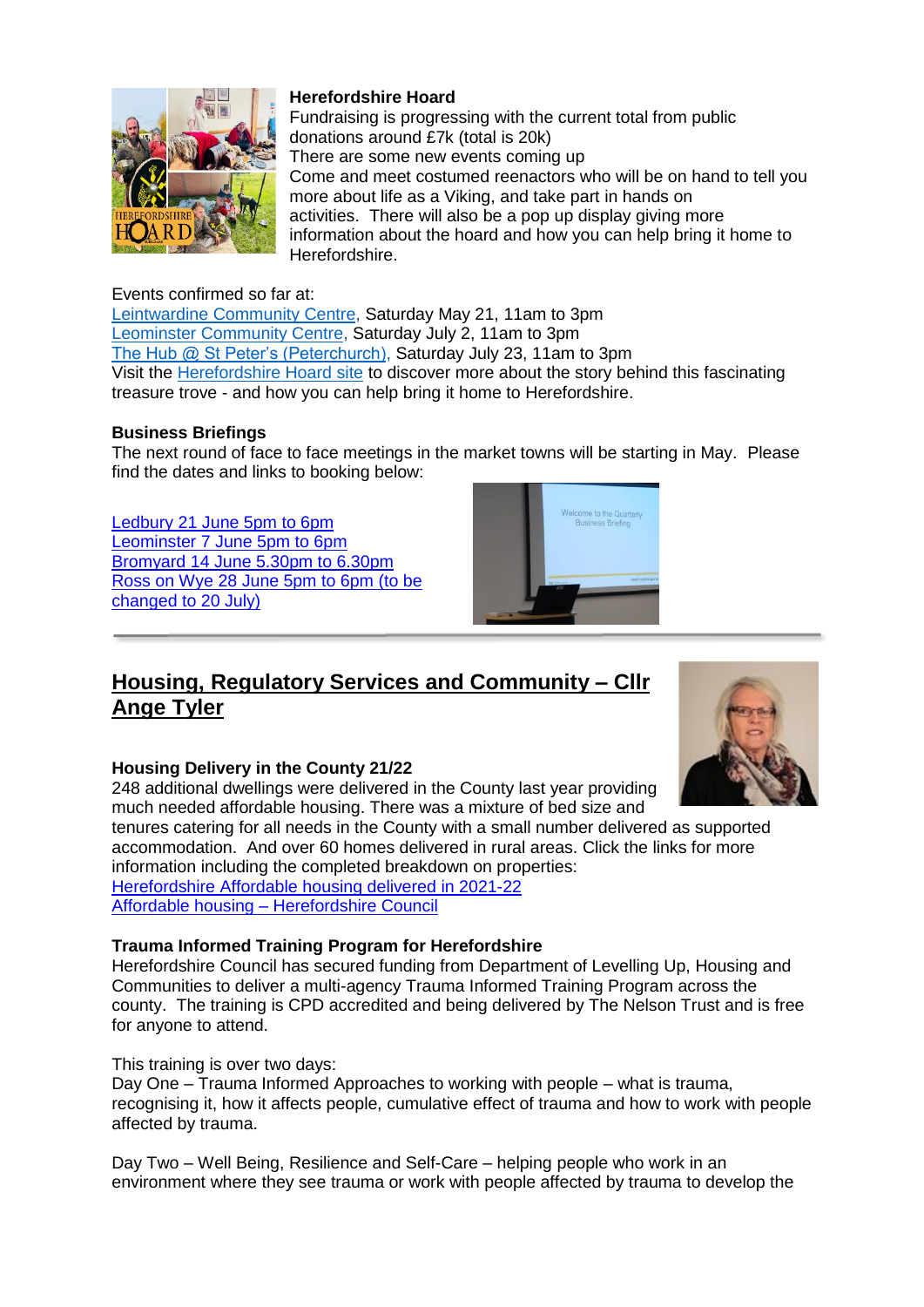skills to manage their own physical and mental health and thus reduce the impact that the trauma may affect them.

There are a number of spaces available to attend the training. Dates for training run through to the 12<sup>th</sup> June. For more information about the training, the dates available or to book a space please contact Bob Barnett via email at [robert.barnett@herefordshire.gov.uk](mailto:robert.barnett@herefordshire.gov.uk)

# **Environment and Economy – Cllr Ellie Chowns**

#### **Economy**

UK Shared Prosperity Fund – Government launched its prospectus for the UK Shared Prosperity Fund [\(UK Shared Prosperity Fund: prospectus](https://www.gov.uk/government/publications/uk-shared-prosperity-fund-prospectus) 



- [GOV.UK \(www.gov.uk\)\)](https://www.gov.uk/government/publications/uk-shared-prosperity-fund-prospectus) prior to Easter, confirming that £7.45 million will be allocated to Herefordshire. The UK Shared Prosperity Fund (UKSPF) replaces the previous EU funding programmes, providing a mixture of capital and revenue support focussed on three themes: community and place, people and skills and supporting business. Of the £7.45m, £0.9m is specifically for improving adult numeracy as part of the Department for Education 'Multiply' programme. In order to access this funding we need to establish an investment plan for the Multiply funding by the end of June, and the remaining funds by the end of July. Whilst I welcome the funding allocation to Herefordshire, it is considerably lower than the levels of funding we have previously received through the previous EU schemes.

Quarterly Business Summit and Market Town Meetings – We held our second quarterly business briefing at the Shell Store on Tuesday evening, over 40 businesses attended. It was great to see so many people there. I presented county's [Greener Footprints](https://greenerfootprints.co.uk/) scheme, Ross Cook our new Corporate Director for Economy and Environment provided an update on the Local Plan Review, David Ubaka gave an overview on the Hereford City Masterplan work, and Roger Allonby covered the next steps with the development of the Big Economic Plan and Levelling up. We are also due to hold the next round of market town meetings on the following dates;

- **Ledbury 21st [June 5.00pm to 6.00pm](https://www.eventbrite.co.uk/e/ledbury-business-summit-quarterly-briefing-tickets-309257626887?aff=erelpanelorg) (date changed)**
- **[Leominster 7th June 5.00pm to 6.00pm](https://www.eventbrite.co.uk/e/leominster-business-summit-quarterly-briefing-tickets-311022425447?aff=erelpanelorg)**
- [Bromyard 14th June 5.30pm to 6.30pm](https://www.eventbrite.co.uk/e/bromyard-business-summit-quarterly-briefing-tickets-311023127547)
- [Ross on Wye 28th June 5.00pm to 6.00pm](https://www.eventbrite.co.uk/e/ross-on-wye-business-summit-quarterly-briefing-tickets-311023749407) (likely to be changed to  $20<sup>th</sup>$  July)

The Levelling Up Taskforce – the Taskforce visited Hereford on the  $27<sup>th</sup>$  April. The 'Taskforce' are a range of Civil Service officers who worked on drafting the Levelling Up white paper and are now visiting some parts of the county to understand how it might be implemented. Officers from the Department for Levelling Up Housing and Communities, the Cities and Local Growth Team, Number 10, and Treasury visited the Hereford Enterprise Zone including the Shell Store and Midlands Centre for Cyber Security, as well as meeting NMITE and the Chair of the Hereford Stronger Towns Board.

#### **Environment**

On 28<sup>th</sup> April Cabinet approved a decision paper setting out the next steps for allocation of funding from the **Climate Reserve** to a range of projects which directly respond to some of the recommendations made by the Citizens' Climate Assembly. Key elements include an Affordable Warmth project to help tackle the problem of homes that leak heat (including skills training for installers of insulation measures, and free home energy audits to help residents identify how they can save money and reduce heat loss); decarbonisation of council buildings; a schools transport project that will support school travel plans and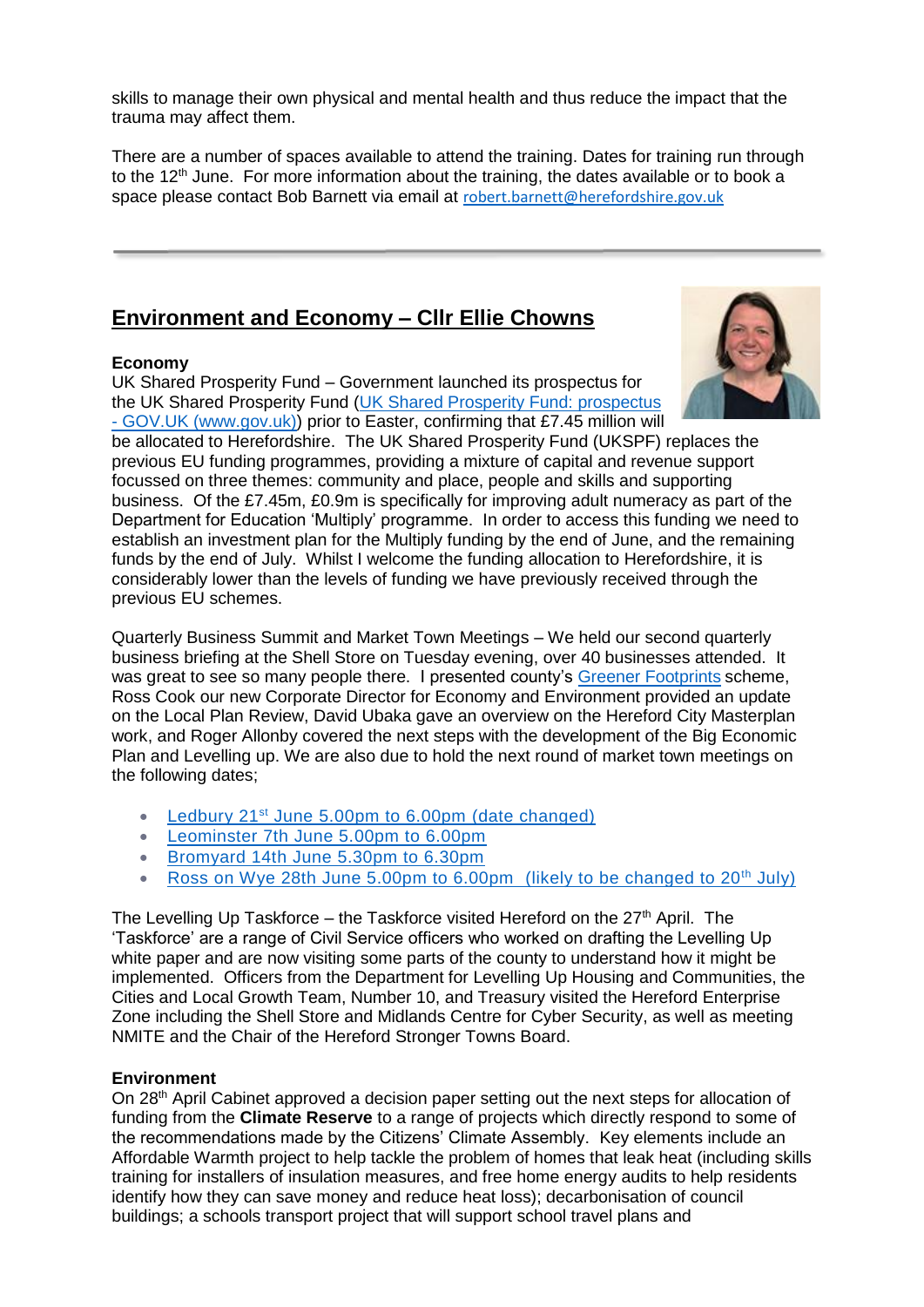decarbonisation of the school transport fleet; work to support the transition to electric vehicles; nature recovery strategy and mapping; tree management and planting; and further support for the Greener Footprints communications campaign. Officers will now draw up full business cases for these high priority projects and implementation will start as soon as possible.

Earlier this month the UN published its latest scientific report on climate change, with a stark warning: 'it's now or never'. This BBC report provides a good summary: [https://www.youtube.com/watch?v=vBjabNusoKM.](https://www.youtube.com/watch?v=vBjabNusoKM) It's clear that we need to do everything we can to tackle climate change, urgently, ASAP. And what's good for the planet is good for people too: as the fuel price crisis demonstrates, saving energy saves money. I'm really pleased that together as a council we are putting funding and effort into these initiatives which will help residents reduce costs as well as improving wellbeing and reducing emissions.

I'm really pleased that a wide range of businesses have already signed up to be part of the **'30 for 2030'** initiative that is working with employers to support their journeys to zero carbon. There's still time to join, so if you know a business who would like to get involved, please point them here: <https://zerocarbon.herefordshire.gov.uk/get-your-business-to-net-zero/>

This is part of the ongoing countywide **Greener Footprints** campaign. Please do share the link [\(https://greenerfootprints.co.uk/\)](https://greenerfootprints.co.uk/) far and wide within your communities to encourage everyone to sign up and help the county's journey to becoming zero-carbon and nature-rich.

# **Infrastructure and Transport – Cllr John Harrington**



#### **Natural Flood Management**

Herefordshire Council has secured £1,273,600 in funding from the Environment Agency to deliver natural flood management (NFM) in

seven areas over the period 2022/23 to 2026/27. This will be used to continue and expand our previously successful NFM Pilot Project, during which we engaged with numerous landowners and delivered a wide variety of NFM measures within the following areas:

- Bodenham Brooks (above Bodenham);
- Brimfield Brook (above Brimfield and Orleton);
- Cheaton / Cogwell / Ridgemoor Brook system (above Leominster and Frome);
- Dulas Brook (above Ewyas Harold);
- Pentaloe Brook (above Mordiford);
- Red, Norton and Twyford Brook system (above Rotherwas, Hereford); and
- Tedstone Brook (above Bromyard).

We feel that there is still huge potential to continue the good work and deliver more NFM in Herefordshire and so hope that that the continuation of this project will enable us to build on the contacts and relationships that have already been made with communities and partners. It will focus on the use of natural processes and land management measures to both slow the flow of water and store the water within upland areas. Any further opportunities for NFM within other areas of Herefordshire will be identified and considered for future inclusions, subject to being able to secure additional funding.

#### **Wetlands Project/Phosphate Trading**

Work continues at pace with our partners, the Wye and Usk Foundation (WUF) to bring forward the first ever Constructed Integrated Wetland used to trade phosphate credits at Luston. A dual peer review process has been used to support WUF with both the Norfolk